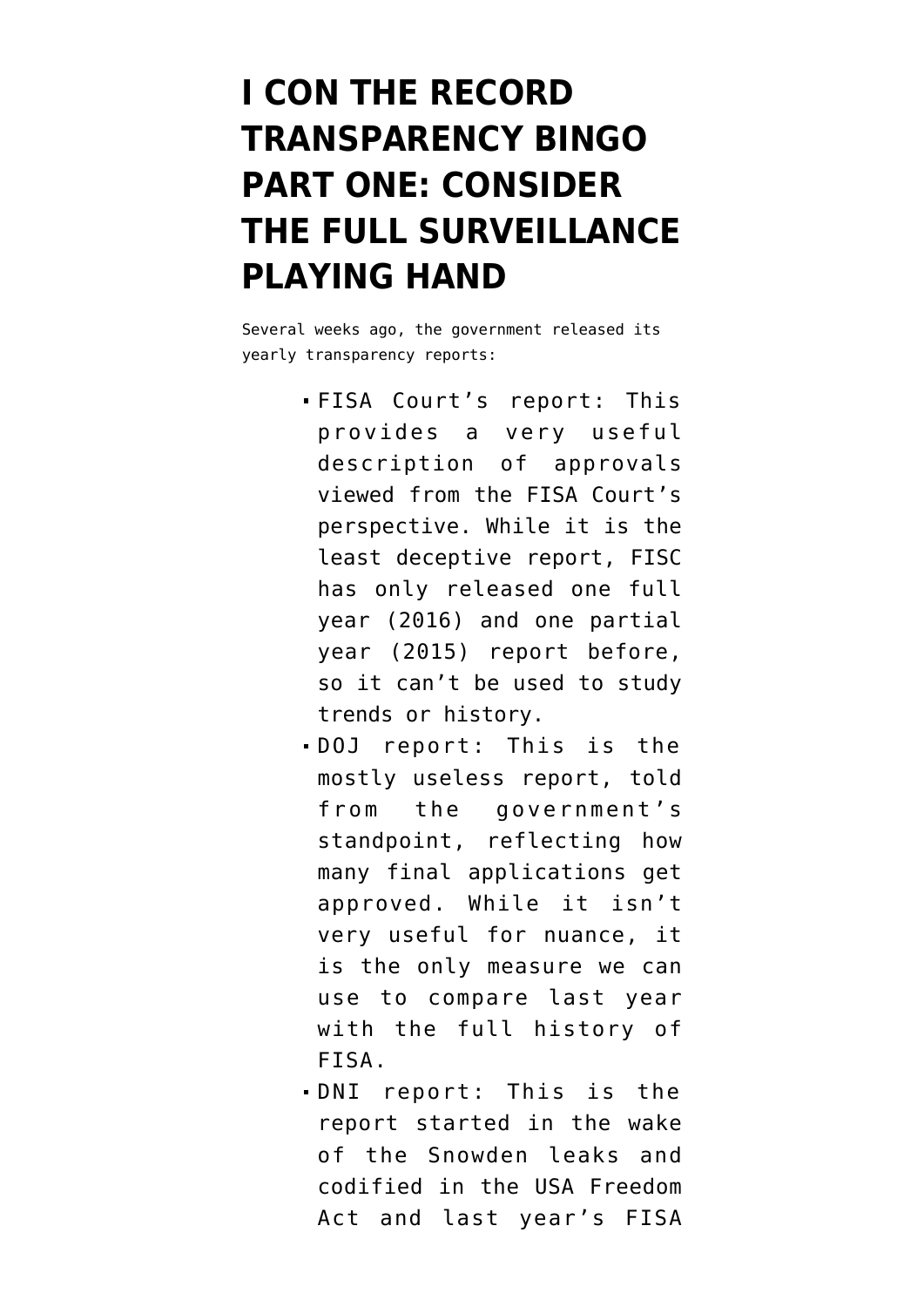Amendments Act. Parts of this report are very useful, parts are horribly misleading (made worse by new reporting requirements pass in the FAA reauthorization). But it requires more kinds of data than the other two reports.

I've been meaning to write more on the transparency reports released some weeks ago (see [this post](https://www.emptywheel.net/2018/05/04/contrary-to-reports-we-cannot-say-fisc-rejected-a-record-number-of-fisa-applications-last-year/) debunking the claim that we can say the FISA Court has rejected more applications than in the past). But given some misunderstandings [in this post,](https://www.justsecurity.org/56232/intel-communitys-annual-transparency-report-raises-questions-answers/) I thought it better to lay out some general principles about how to understand what the transparency reports show us.

## **Consider the full surveillance playing hand**

FISA is just one way that the government can collect data used for national security investigations, and because it involves a secret court, it attracts more attention than the many other ways. Worse, it often attracts the focus *in isolation* from other surveillance methods, meaning even experts fail to consider how authorities work together to provide different parts of the government all the kinds of data they might want. Additionally, an exclusive focus on FISA may blind people to how new restrictions or permissions in one authority may lead to changes in how the government uses another authority.

National security surveillance currently includes at least the following:

FISA, including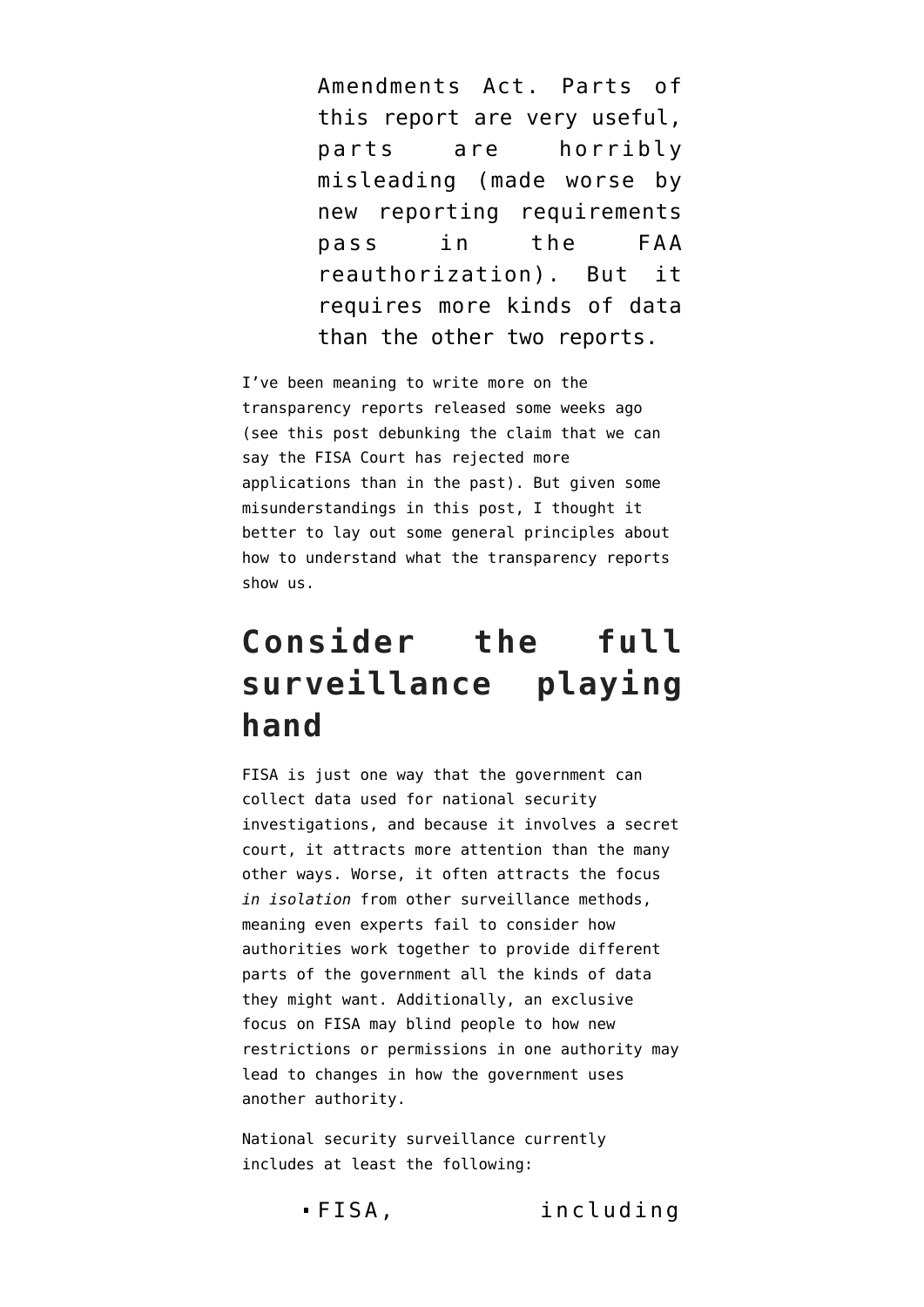individualized orders, 702, and metadata collection

- NSLs, providing some kind of metadata with little (albeit increasing) court oversight
- Criminal investigative methods, collecting content, metadata, and business records; in 2016 this came to include Rule 41 hacking
- Other means to collect business records, such as private sector contractors or mandated bank reporting
- The Cybersecurity Information Sharing Act, permitting the private sector to share cyber data "voluntarily" with the government
- EO 12333: spying conducted overseas under Article II authority; in 2017, the Obama Administration permitted the sharing of raw data within the intelligence community (which includes FBI)

Two examples of how FISA interacts with other authorities may help to demonstrate the importance of considering all these authorities together.

*The Internet dragnet moves to PRISM and SPCMA*

For virtually the entirety of the time the government collected Internet metadata as metadata domestically, it was breaking the law (because the concepts of metadata and content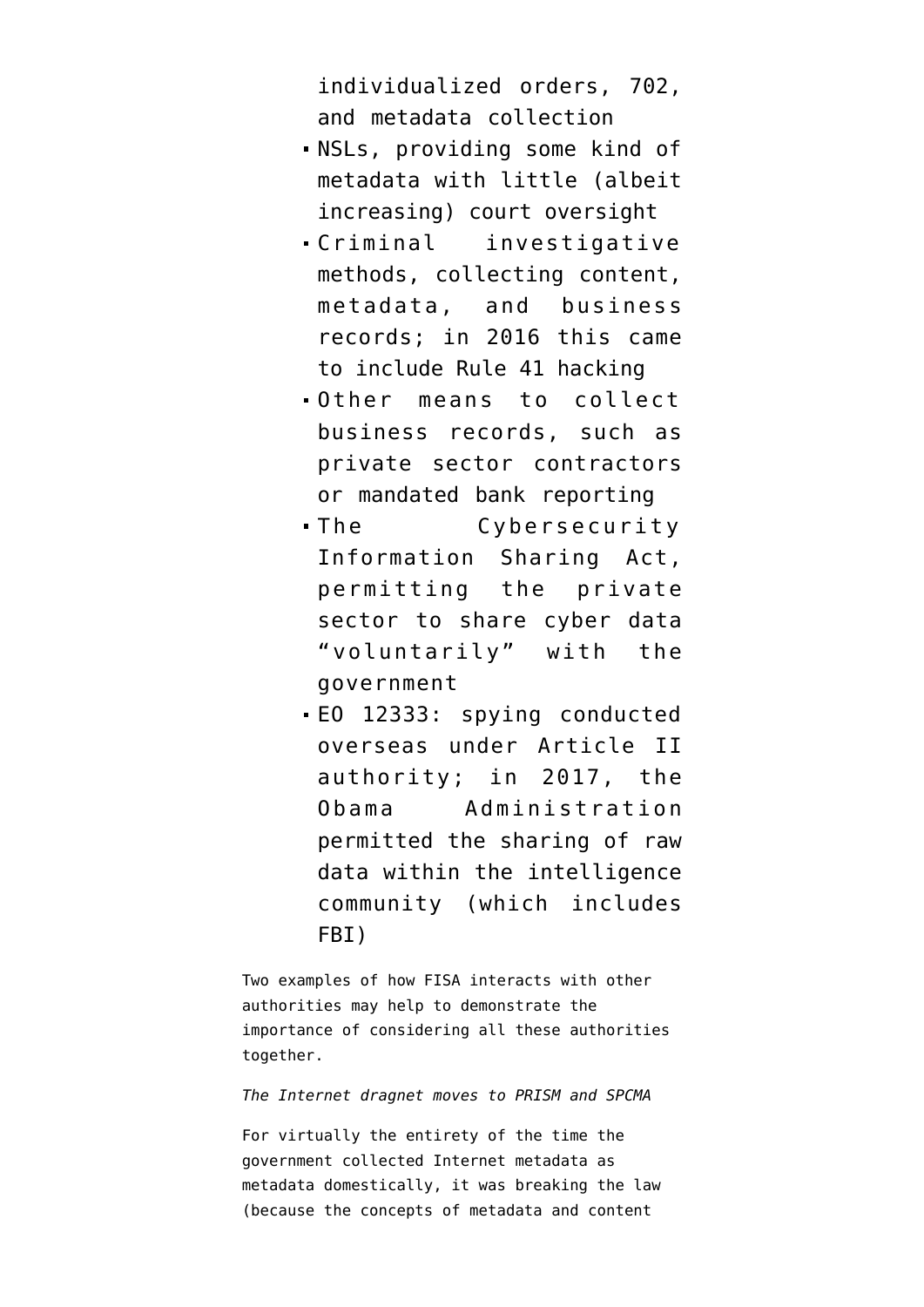don't apply neatly to packet based collection). From 2009 to 2011, the government tried to fake their way through this (in part by playing games with the distinction between collection and access). By the end of 2011, however, that game became legally untenable. Plus, the restrictions the FISA Court imposed on dissemination rules and purpose (NSA was only permitted to collect this data for counterterrorism purposes) made the program less useful. As a result, the government moved the function of chaining on Internet metadata to two different areas: [metadata collected under PRISM](https://www.emptywheel.net/2014/04/22/back-door-searches-one-of-two-replacements-for-the-internet-dragnet-2/) (which because it was collected as content avoided the legal problems with Internet metadata collection) and metadata collected under EO 12333 and made accessible to analysts under [Special Procedures](https://www.emptywheel.net/2014/02/17/spcma-the-other-nsa-dragnet-sucking-in-americans/) approved in 2008 and extended throughout NSA in early 2011.

*Some location collections moves to criminal context*

As I've [laid out,](https://www.emptywheel.net/2017/09/27/how-the-fisc-takes-notice-of-criminal-decisions-and-doj-tries-to-hide-that/) the FISC actually takes notice of rulings in the criminal context — even at the magistrate level — and adjusts FISC rulings accordingly. They've done this with both [Post](https://www.emptywheel.net/2014/12/03/the-fbi-prtt-documents-the-paragraph-31-technique/) [Cut Through Dialed Digits](https://www.emptywheel.net/2014/12/03/the-fbi-prtt-documents-the-paragraph-31-technique/) and location data. When the FISC adopted a [highest common](https://www.emptywheel.net/2015/11/13/its-harder-for-fbi-to-get-location-data-from-phone-companies-under-fisa-than-other-ways/) [denominator for location collection](https://www.emptywheel.net/2015/11/13/its-harder-for-fbi-to-get-location-data-from-phone-companies-under-fisa-than-other-ways/), it meant that, in jurisdictions where FBI could still obtain location data with a d order, they might do that for national security purposes rather than obtain a PRTT under FISA (to say nothing of the additional paperwork). More recently, we've gotten [hints that FBI had ways](https://cyberlaw.stanford.edu/blog/2018/04/dark-side-%E2%80%9Capple-vs-fbi%E2%80%9D-oig-report) to access cell phones in a national security realm that were unavailable in a criminal realm.

This probably goes on all the time, as FBI Agents make trade offs of secrecy, notice to defendants, paperwork and oversight, and specific collection techniques to pursue national security investigations. We don't get great numbers for FBI collection in any case, but what we do get will be significantly affected by these granular decisions made in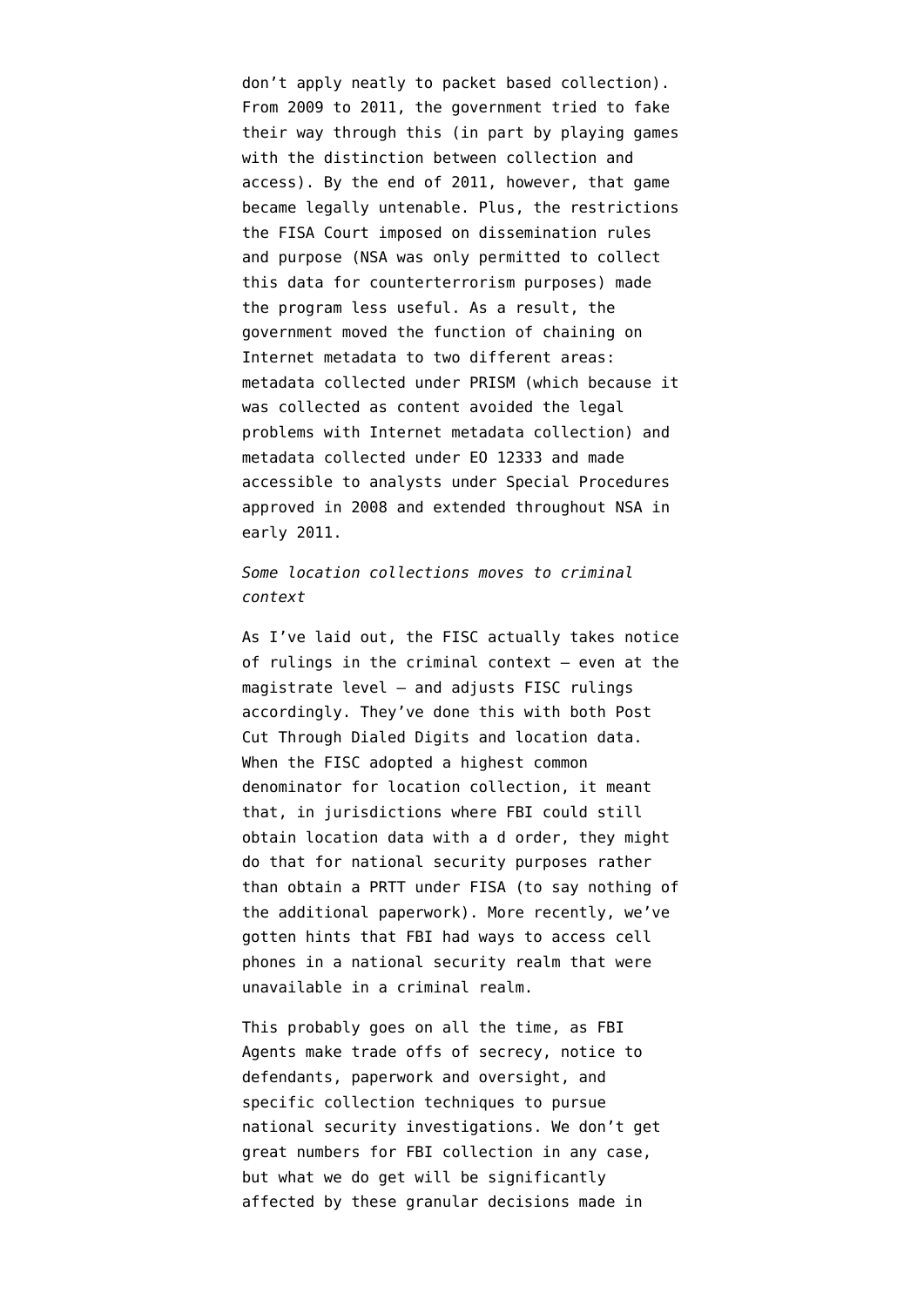## **Understand why surveillance law changes**

Additionally, it's important to understand why surveillance laws get passed.

CISA, for example, came about (among many other reasons) because Congress wouldn't permit the government to [conduct upstream collection using](https://www.emptywheel.net/2015/10/23/is-cisa-the-upstream-cyber-certificate-nsa-wanted-but-didnt-really-get/) [Section 702 for all cybersecurity purposes](https://www.emptywheel.net/2015/10/23/is-cisa-the-upstream-cyber-certificate-nsa-wanted-but-didnt-really-get/). Engaging in "voluntary" sharing with backbone providers gave the government data from all kinds of hostile actors (not just nation states), with fewer restrictions on sharing, no court oversight, and no disclosure requirements.

Similarly, to this day, many privacy activists and journalists misunderstand why the government was willing (nay, happy!) to adopt USA Freedom Act. It's not that the government didn't collect mobile data. On the contrary, the government [had](https://www.emptywheel.net/2015/08/15/att-pulled-cell-location-for-its-mobility-cell-data/) [been obtaining cell data from AT&T since 2011](https://www.emptywheel.net/2015/08/15/att-pulled-cell-location-for-its-mobility-cell-data/), and that was probably [a resumption of earlier](https://www.emptywheel.net/2016/01/08/what-we-know-about-the-section-215-phone-dragnet-and-location-data/) [collection](https://www.emptywheel.net/2016/01/08/what-we-know-about-the-section-215-phone-dragnet-and-location-data/) incorporating FISA changed rules on location collection. Nor was it about calling card data; that had been [explicitly permitted](https://www.emptywheel.net/2015/05/04/unlike-the-existing-phone-dragnet-usa-f-redux-does-not-include-telephony-in-its-definition-of-call-detail-record/) under the old program. Rather, USAF gave the government the ability to require assistance, just as it can under Section 702. While that was instrumental in getting access to Verizon cell data (which had avoided complying because it did not retain business records in the form that complied with FISA collection rules), that also gave the ability to get [certain kinds of data](https://www.emptywheel.net/2015/05/04/unlike-the-existing-phone-dragnet-usa-f-redux-does-not-include-telephony-in-its-definition-of-call-detail-record/) [under the "session identifier" definition of](https://www.emptywheel.net/2015/05/04/unlike-the-existing-phone-dragnet-usa-f-redux-does-not-include-telephony-in-its-definition-of-call-detail-record/) [call records](https://www.emptywheel.net/2015/05/04/unlike-the-existing-phone-dragnet-usa-f-redux-does-not-include-telephony-in-its-definition-of-call-detail-record/) in the law.

Here's a post [on all the other goodies](https://www.emptywheel.net/2015/11/20/10-goodies-usa-freedom-act-gives-the-intelligence-community/) the government got with USA Freedom Act.

One more important detail virtually unmentioned in coverage of this authority: the 215 dragnet (both [the old one](https://www.emptywheel.net/2013/12/03/federated-queries-and-eo-12333-fisc-workaround/) and [the USAF one](https://www.emptywheel.net/2016/01/15/nsa-privacy-officer-rebecca-richards-explains-what-connection-chaining-is/)) intersect